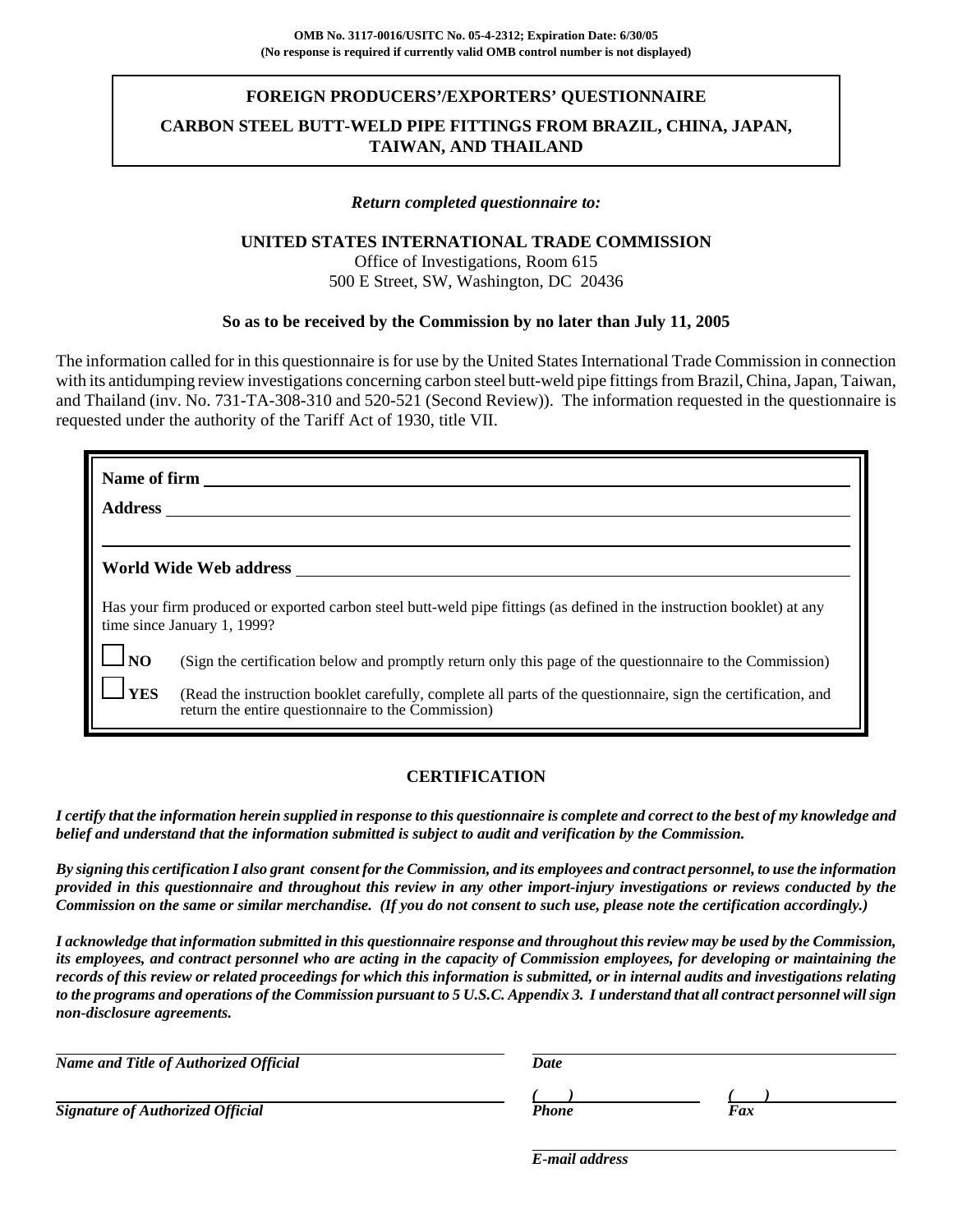## **PART I.--GENERAL QUESTIONS**

The questions in this questionnaire have been reviewed with market participants to ensure that issues of concern are adequately addressed and that data requests are sufficient, meaningful, and as limited as possible. Public reporting burden for this questionnaire is estimated to average 25 hours per response, including the time for reviewing instructions, searching existing data sources, gathering the data needed, and completing and reviewing the questionnaire. Send comments regarding the accuracy of this burden estimate or any other aspect of this collection of information, including suggestions for reducing the burden, to the Office of Investigations, U.S. International Trade Commission, 500 E Street, SW, Washington, DC 20436.

I-1a. Please report below the actual number of hours required and the cost to your firm of preparing the reply to this questionnaire and completing the form.

hours dollars

- I-1b. We are interested in any comments you may have for improving this questionnaire in general or the clarity of specific questions. Please attach such comments to your response or send them to the above address.
- I-2. Provide the name and address of establishment(s) covered by this questionnaire (see page 3 of the instruction booklet for reporting guidelines). If your firm is publicly traded, please specify the stock exchange and trading symbol.

I-3. Please provide the names and addresses of the **FIVE** largest U.S. importers of your firm's carbon steel butt-weld pipe fittings in 2004.

I-4. In Parts II and III of this questionnaire we request a copy of your company's business plan. Does your company or any related firm have a business plan or any internal documents that describe, discuss, or analyze expected future market conditions for carbon steel butt-weld pipe fittings?

 $\Box$  No  $\Box$  Yes--Please provide the requested documents. If you are not providing the requested documents, please explain why not.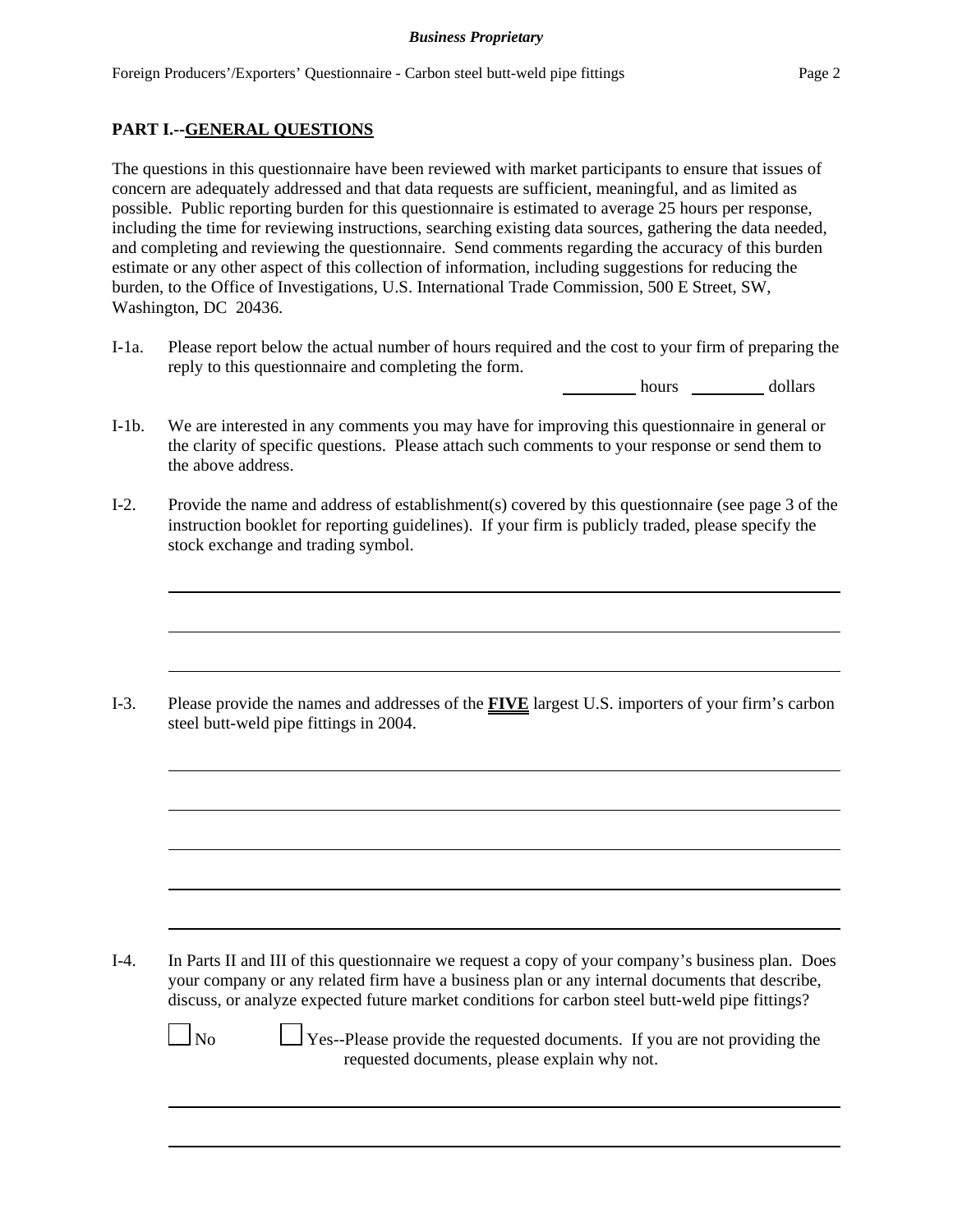## **PART I.--GENERAL QUESTIONS--***Continued*

| $I-5.$           | Does your firm or any related firm produce, have the capability to produce, or have any plans to<br>produce carbon steel butt-weld pipe fittings in the United States or other countries?                                                                                                           |  |  |  |  |
|------------------|-----------------------------------------------------------------------------------------------------------------------------------------------------------------------------------------------------------------------------------------------------------------------------------------------------|--|--|--|--|
| $\Box$ No        | $\Box$ Yes--Please name the firm(s) and country(ies) below and, if U.S.<br>producer(s), ensure that they complete the Commission's producer<br>questionnaire (contact Christopher J. Cassise, chris.cassise@usitc.gov.<br>for copies of that questionnaire).                                        |  |  |  |  |
|                  |                                                                                                                                                                                                                                                                                                     |  |  |  |  |
| $I-6.$<br>$\log$ | Does your firm or any related firm import or have any plans to import carbon steel butt-weld pipe<br>fittings into the United States?<br>$\frac{1}{1}$ Yes--Please name the firm(s) below and ensure that they complete the<br>Commission's importer questionnaire (contact Christopher J. Cassise, |  |  |  |  |
|                  | $chris.cassise@ustc.gov$ , for copies of that questionnaire).                                                                                                                                                                                                                                       |  |  |  |  |
|                  |                                                                                                                                                                                                                                                                                                     |  |  |  |  |
|                  |                                                                                                                                                                                                                                                                                                     |  |  |  |  |

## **PART II.--TRADE AND RELATED INFORMATION**

II-1. Has your firm experienced any plant openings, relocations, expansions, acquisitions, consolidations, closures, or prolonged shutdowns because of strikes or equipment failure; curtailment of production because of shortages of materials; or any other change in the character of your operations or organization relating to the production of carbon steel butt-weld pipe fittings since 1999?

 $\Box$  No  $\Box$  Yes--Supply details as to the time, nature, and significance of such changes.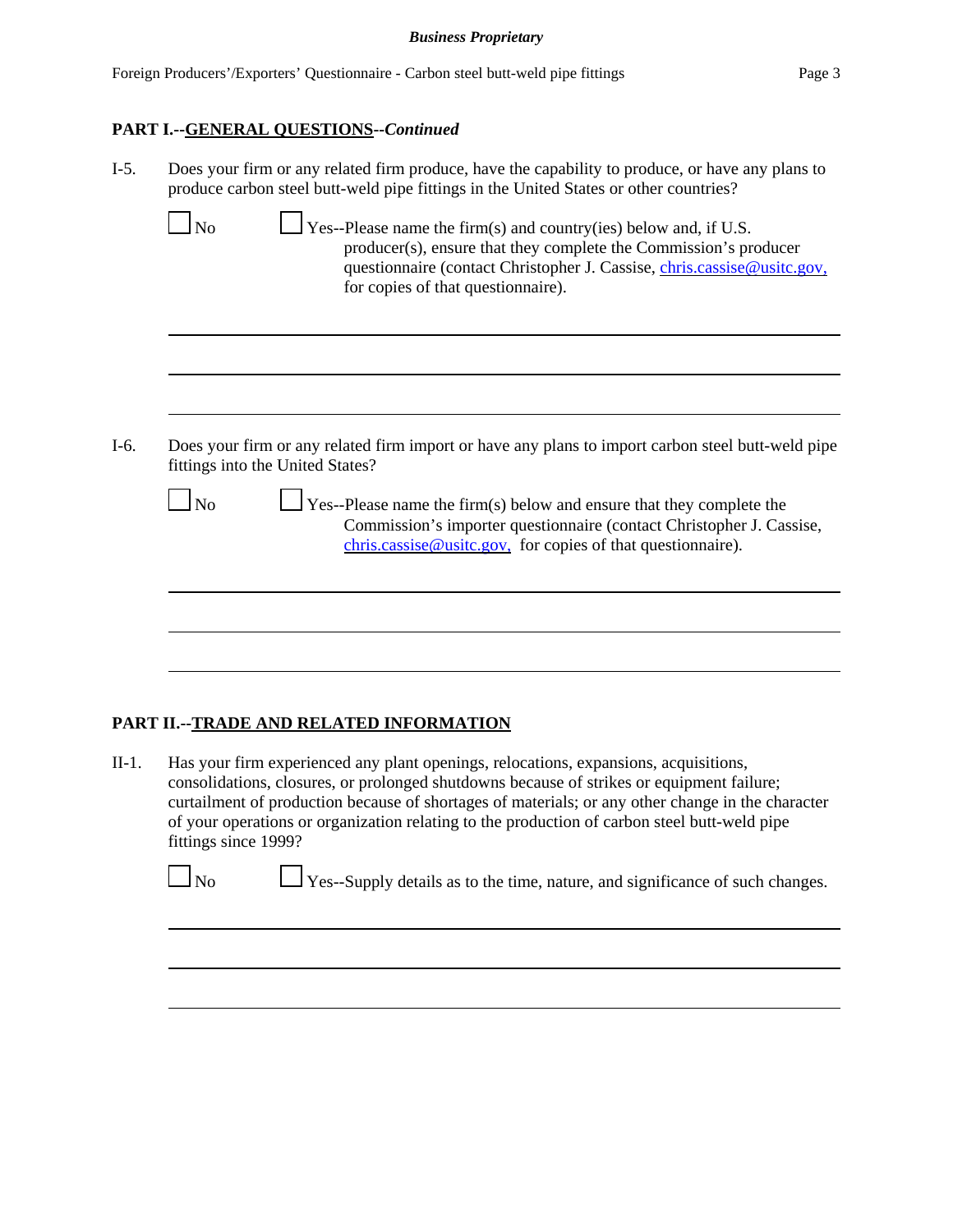# **PART II.--TRADE AND RELATED INFORMATION--***Continued*

| $II-2.$ | Does your firm anticipate any changes in the character of your operations or organization (as<br>noted above) relating to the production of carbon steel butt-weld pipe fittings in the future?                                                                                                                                                                                                                                                                              |
|---------|------------------------------------------------------------------------------------------------------------------------------------------------------------------------------------------------------------------------------------------------------------------------------------------------------------------------------------------------------------------------------------------------------------------------------------------------------------------------------|
|         | $\perp$ Yes--Supply details as to the time, nature, and significance of such<br>$\overline{\text{No}}$<br>changes and provide underlying assumptions, along with relevant<br>portions of business plans or other supporting documentation, that<br>address this issue. Include in your response a specific projection of<br>your firm's capacity to produce carbon steel butt-weld pipe fittings (in<br>1,000 pounds) for 2005 and 2006.                                     |
|         |                                                                                                                                                                                                                                                                                                                                                                                                                                                                              |
| $II-3.$ | Would your firm anticipate any changes in the character of your operations or organization (as<br>noted above) relating to the production of carbon steel butt-weld pipe fittings in the future if the<br>antidumping duty orders on carbon steel butt-weld pipe fittings from Brazil, China, Japan,<br>Taiwan, or Thailand were to be revoked?                                                                                                                              |
|         | $\ln$<br>Yes--Supply details as to the time, nature, and significance of such changes<br>and provide underlying assumptions, along with relevant portions of<br>business plans or other supporting documentation, that address this<br>issue.                                                                                                                                                                                                                                |
|         |                                                                                                                                                                                                                                                                                                                                                                                                                                                                              |
| $II-4.$ | Does your firm have any plans to add, expand, curtail, or shut down production capacity and/or<br>production of carbon steel butt-weld pipe fittings in Brazil, China, Japan, Taiwan, or Thailand in<br>the future?                                                                                                                                                                                                                                                          |
|         | No<br>Yes--Please describe those plans, including planned dates and capacity/<br>production quantities involved, and the reason(s) for such change(s). If<br>the plans are to add or expand capacity or production, list (in<br>descending order of importance) the markets (countries) to which such<br>additional capacity or production would be directed. Provide relevant<br>portions of business plans or other supporting documentation that<br>addresses this issue. |
|         |                                                                                                                                                                                                                                                                                                                                                                                                                                                                              |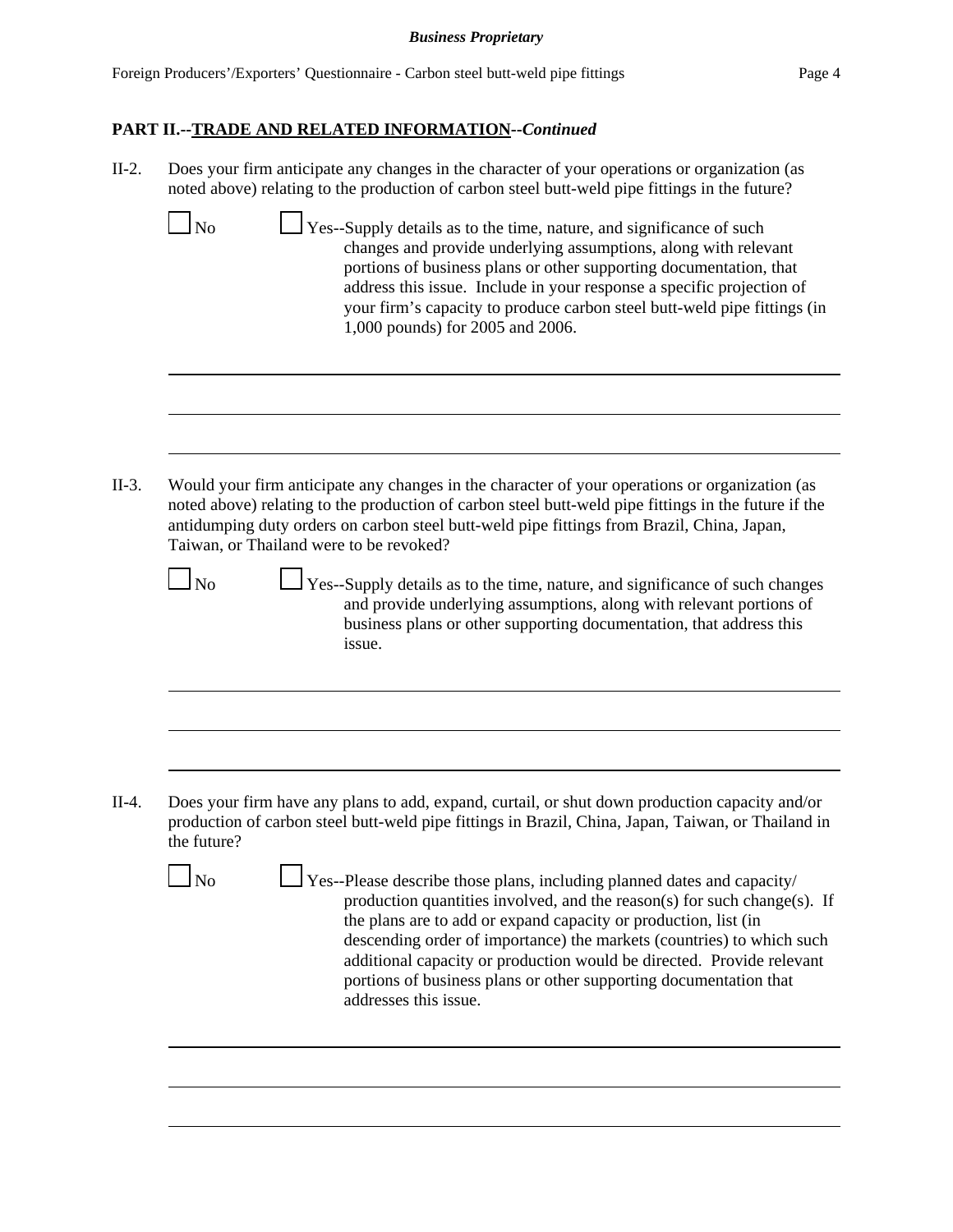## **PART II.--TRADE AND RELATED INFORMATION--***Continued*

II-5. Describe the production technology used in the production of carbon steel butt-weld pipe fittings in Brazil, China, Japan, Taiwan, or Thailand and identify major production inputs. Also discuss any significant changes in production technology since 1999. II-6. Has your firm since 1999 produced, or does your firm anticipate producing in the future, other products on the same equipment and machinery used in the production of carbon steel butt-weld pipe fittings?  $\Box$  No  $\Box$  Yes--List the following information and report your firm's combined production capacity and production of these products and carbon steel butt-weld pipe fittings in the periods indicated. Product Period Basis for allocation of capacity data

| (Quantity in 1,000 pounds)                   |      |      |      |      |           |      |      |      |
|----------------------------------------------|------|------|------|------|-----------|------|------|------|
|                                              |      |      |      |      | Jan.-June |      |      |      |
| <b>Item</b>                                  | 1999 | 2000 | 2001 | 2002 | 2003      | 2004 | 2004 | 2005 |
| <b>AVERAGE PRODUCTION</b><br><b>CAPACITY</b> |      |      |      |      |           |      |      |      |
| <b>PRODUCTION</b>                            |      |      |      |      |           |      |      |      |

II-7. Has your firm since 1999 produced, or does your firm anticipate producing in the future, other products using the same production and related workers employed to produce carbon steel buttweld pipe fittings?

No Yes--List the following information.

Product Period Period Basis for allocation of employment data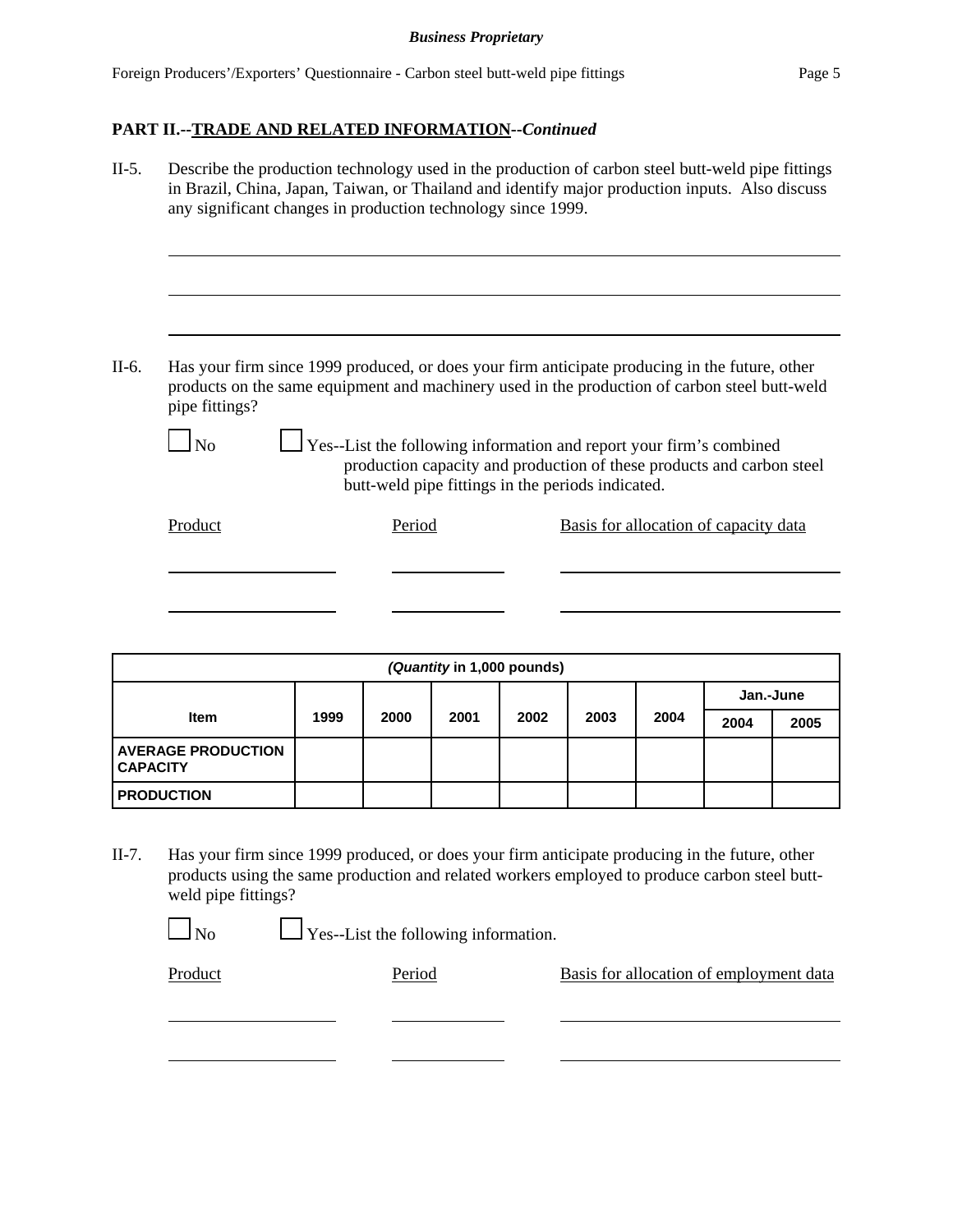# **PART II.--TRADE AND RELATED INFORMATION--***Continued*

| $II-8.$  | Please describe the constraint(s) that set the limit(s) on your production capacity. |                |                                                                                                |                                       |      |                                                                                                                                                                                                                                                                                                                                                                                                                 |
|----------|--------------------------------------------------------------------------------------|----------------|------------------------------------------------------------------------------------------------|---------------------------------------|------|-----------------------------------------------------------------------------------------------------------------------------------------------------------------------------------------------------------------------------------------------------------------------------------------------------------------------------------------------------------------------------------------------------------------|
| II-9.    | of carbon steel butt-weld pipe fittings?                                             |                |                                                                                                | Percent                               |      | What percentage of your firm's total sales in its most recent fiscal year was represented by sales                                                                                                                                                                                                                                                                                                              |
| $II-10.$ | $\ln$                                                                                |                | vis-a-vis the price of other products, using the same equipment and labor?                     |                                       |      | Is your firm able to switch production between carbon steel butt-weld pipe fittings and other<br>products in response to a relative price change in the price of carbon steel butt-weld pipe fittings<br>Yes--Please identify below the other products, the approximate time and<br>cost involved in switching, and the minimum relative price<br>change required for your firm to switch production to or from |
| $II-11.$ |                                                                                      |                |                                                                                                | carbon steel butt-weld pipe fittings. |      | Has your firm maintained any inventories of carbon steel butt-weld pipe fittings in the United<br>States (not including inventories held by firms identified in questions I-3, I-5, or I-6 above <sup>1</sup> ) since                                                                                                                                                                                           |
|          | 1999?<br>$\mathbf{\mathop{1\rm No}}$                                                 |                | $\perp$ Yes--Report the quantity (in 1,000 pounds) of such end-of-period<br>inventories below. |                                       |      |                                                                                                                                                                                                                                                                                                                                                                                                                 |
|          | 1999                                                                                 | 2000           | 2001                                                                                           | 2002                                  | 2003 | 2004                                                                                                                                                                                                                                                                                                                                                                                                            |
| $II-12.$ |                                                                                      |                | quotas, or regulatory barriers) in any countries other than the United States?                 |                                       |      | (a) Are your firm's exports of carbon steel butt-weld pipe fittings subject to tariff or non-tariff<br>barriers to trade (for example, antidumping or countervailing duty findings or remedies, tariffs,                                                                                                                                                                                                        |
|          | $\Box$ No                                                                            |                | imposed, and the type of barrier.                                                              |                                       |      | $\Box$ Yes--List the products(s), country(ies), the year each such barrier was                                                                                                                                                                                                                                                                                                                                  |
|          | <b>Product</b>                                                                       | <b>Country</b> |                                                                                                | <b>Year imposed</b>                   |      | Barrier (if tariff,<br>give rate)                                                                                                                                                                                                                                                                                                                                                                               |
|          |                                                                                      |                |                                                                                                |                                       |      |                                                                                                                                                                                                                                                                                                                                                                                                                 |

<sup>&</sup>lt;sup>1</sup> Such firms will report inventories in the Commission's importer or producer questionnaire.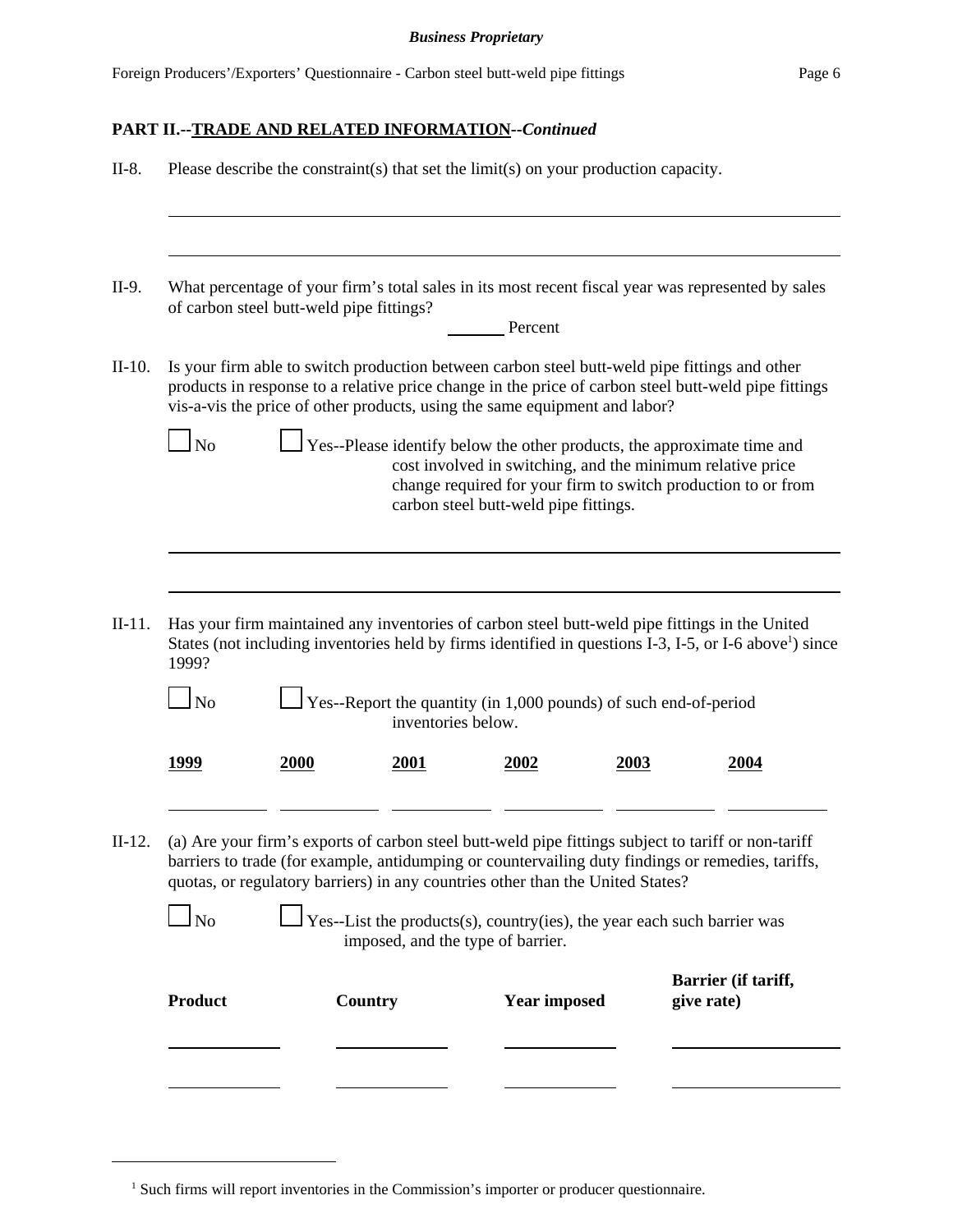### **PART II.--TRADE AND RELATED INFORMATION--***Continued*

(b) Are your firm's exports of carbon steel butt-weld pipe fittings subject to current investigations in any countries other than the United States that might result in tariff or non-tariff barriers to trade?

| $\Box_{\text{No}}$ | $\Box$ Yes--List the products(s), country(ies), and type of investigation. |
|--------------------|----------------------------------------------------------------------------|
|--------------------|----------------------------------------------------------------------------|

**Product** Country Type of investigation

II-13. Identify export markets (other than the United States) that you have developed or where you have increased your sales of carbon steel butt-weld pipe fittings as a result of the antidumping duty orders on carbon steel butt-weld pipe fittings from Brazil, China, Japan, Taiwan, or Thailand. Please identify and discuss below.

II-14. Describe the significance of the existing antidumping duty orders covering imports of carbon steel butt-weld pipe fittings from Brazil, China, Japan, Taiwan, or Thailand in terms of its effect on your firm's production capacity, production, home market shipments, exports to the United States and other markets, and inventories. You may wish to compare your firm's operations before and after the imposition of the order.

II-15. Would your firm anticipate any changes in its production capacity, production, home market shipments, exports to the United States and other markets, or inventories relating to the production of carbon steel butt-weld pipe fittings in the future if the antidumping duty orders on carbon steel butt-weld pipe fittings from Brazil, China, Japan, Taiwan, or Thailand were to be revoked?

 $\Box$  No  $\Box$  Yes--Supply details as to the time, nature, and significance of such changes and provide underlying assumptions, along with relevant portions of business plans or other supporting documentation, for any trends or projections you may provide.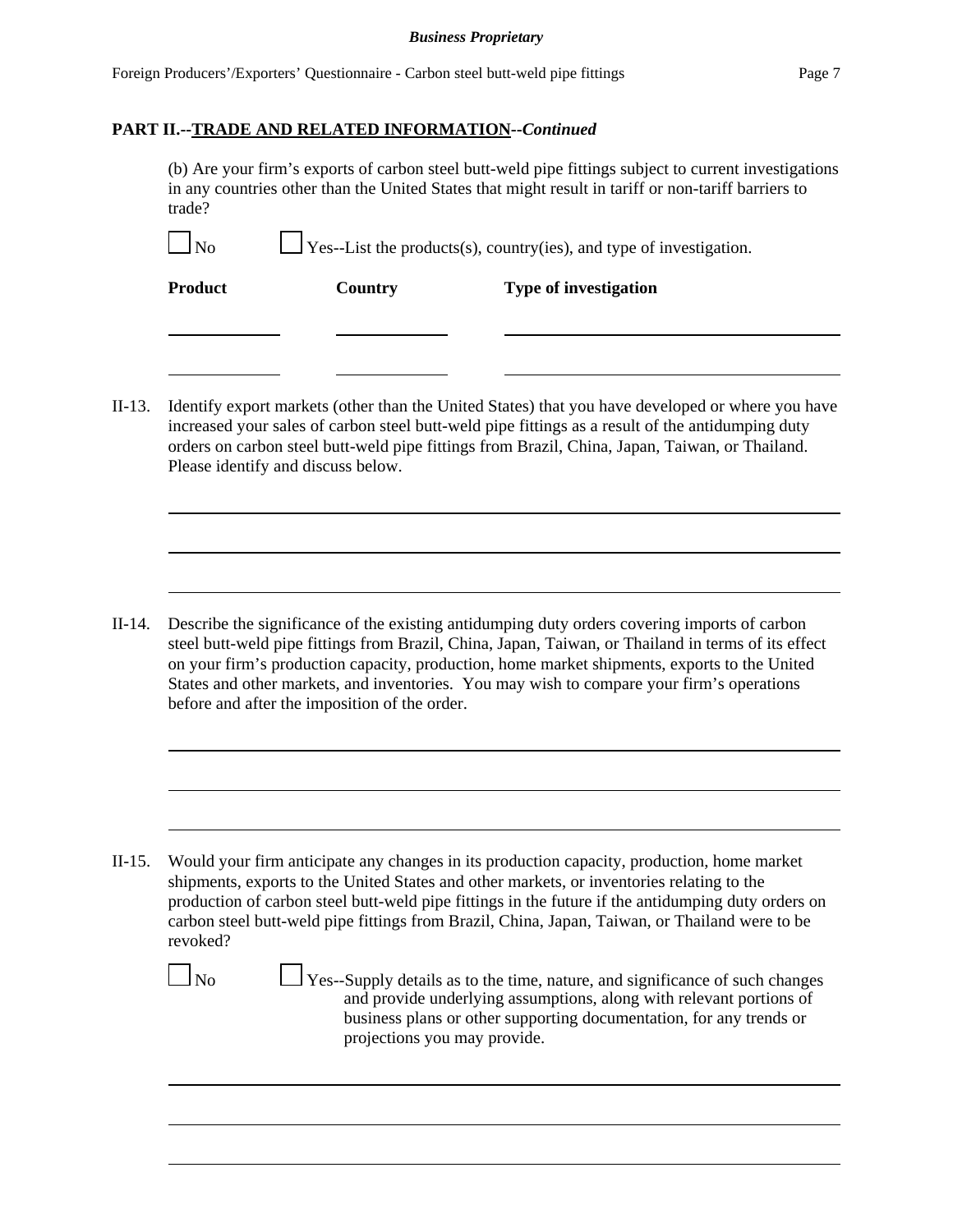### **PART II.--TRADE AND RELATED INFORMATION--***Continued*

II-16a. Please report production capacity, production, shipments, and inventories of carbon steel butt-weld pipe fittings produced by your firm in Brazil, China, Japan, Taiwan, or Thailand in 1999-2004.

Country:\_\_\_\_\_\_\_\_\_\_\_\_\_\_\_\_\_\_\_\_\_\_\_\_\_\_\_\_\_\_\_\_

| (Quantity in 1,000 pounds, value in 1,000 U.S. dollars)                                                                                                                                                                                                                                                                                                                                                                                                                                                           |      |      |      |      |      |      |
|-------------------------------------------------------------------------------------------------------------------------------------------------------------------------------------------------------------------------------------------------------------------------------------------------------------------------------------------------------------------------------------------------------------------------------------------------------------------------------------------------------------------|------|------|------|------|------|------|
| <b>Item</b>                                                                                                                                                                                                                                                                                                                                                                                                                                                                                                       | 1999 | 2000 | 2001 | 2002 | 2003 | 2004 |
| <b>AVERAGE PRODUCTION CAPACITY<sup>1</sup> (quantity)</b>                                                                                                                                                                                                                                                                                                                                                                                                                                                         |      |      |      |      |      |      |
| BEGINNING-OF-PERIOD INVENTORIES <sup>2</sup> (quantity)                                                                                                                                                                                                                                                                                                                                                                                                                                                           |      |      |      |      |      |      |
| PRODUCTION <sup>3</sup> (quantity)                                                                                                                                                                                                                                                                                                                                                                                                                                                                                |      |      |      |      |      |      |
| <b>SHIPMENTS:</b>                                                                                                                                                                                                                                                                                                                                                                                                                                                                                                 |      |      |      |      |      |      |
| Home market:                                                                                                                                                                                                                                                                                                                                                                                                                                                                                                      |      |      |      |      |      |      |
| Internal consumption/transfers<br>(quantity)                                                                                                                                                                                                                                                                                                                                                                                                                                                                      |      |      |      |      |      |      |
| <b>Commercial shipments:</b><br><b>Quantity</b>                                                                                                                                                                                                                                                                                                                                                                                                                                                                   |      |      |      |      |      |      |
| Value                                                                                                                                                                                                                                                                                                                                                                                                                                                                                                             |      |      |      |      |      |      |
| <b>Exports to--</b>                                                                                                                                                                                                                                                                                                                                                                                                                                                                                               |      |      |      |      |      |      |
| United States: <sup>4</sup><br>Quantity                                                                                                                                                                                                                                                                                                                                                                                                                                                                           |      |      |      |      |      |      |
| Value                                                                                                                                                                                                                                                                                                                                                                                                                                                                                                             |      |      |      |      |      |      |
| All other export markets:<br>European Union: <sup>5</sup><br>Quantity                                                                                                                                                                                                                                                                                                                                                                                                                                             |      |      |      |      |      |      |
| Value                                                                                                                                                                                                                                                                                                                                                                                                                                                                                                             |      |      |      |      |      |      |
| Asia: <sup>6</sup><br>Quantity                                                                                                                                                                                                                                                                                                                                                                                                                                                                                    |      |      |      |      |      |      |
| Value                                                                                                                                                                                                                                                                                                                                                                                                                                                                                                             |      |      |      |      |      |      |
| Other: $7$<br>Quantity                                                                                                                                                                                                                                                                                                                                                                                                                                                                                            |      |      |      |      |      |      |
| Value                                                                                                                                                                                                                                                                                                                                                                                                                                                                                                             |      |      |      |      |      |      |
| Subtotal, all other export markets:<br>Quantity                                                                                                                                                                                                                                                                                                                                                                                                                                                                   |      |      |      |      |      |      |
| Value                                                                                                                                                                                                                                                                                                                                                                                                                                                                                                             |      |      |      |      |      |      |
| Total exports (quantity)                                                                                                                                                                                                                                                                                                                                                                                                                                                                                          |      |      |      |      |      |      |
| Total shipments (quantity)                                                                                                                                                                                                                                                                                                                                                                                                                                                                                        |      |      |      |      |      |      |
| END-OF-PERIOD INVENTORIES (quantity)                                                                                                                                                                                                                                                                                                                                                                                                                                                                              |      |      |      |      |      |      |
| <sup>1</sup> The production capacity (see definitions in instructions booklet) reported is based on operating<br>hours per week,<br>weeks per vear.<br>Please describe the methodology used to calculate production capacity, and explain any changes in reported capacity (use additional pages as<br>necessary).                                                                                                                                                                                                |      |      |      |      |      |      |
| <sup>2</sup> Reconciliation of data.--Please note that the quantities reported above should reconcile as follows: beginning-of-period inventories, plus<br>production, less total shipments, equals end-of-period inventories. Do the data reported reconcile?<br>No--Please explain:<br>Yes<br><sup>3</sup> Please estimate the percentage of total production of carbon steel butt-weld pipe fittings in Brazil, China, Japan, Taiwan, or Thailand accounted                                                    |      |      |      |      |      |      |
| for by your firm's production in 2004:<br>Percent<br><sup>4</sup> Please estimate the percentage of total exports to the United States of carbon steel butt-weld pipe fittings from Brazil, China, Japan, Taiwan, or<br>Thailand accounted for by your firm's exports in 2004: Percent<br><sup>5</sup> Identify principal European Union export markets. <u>Andrean American Communications</u><br><sup>6</sup> Identify principal Asian export markets.<br><sup>7</sup> Identify principal other export markets. |      |      |      |      |      |      |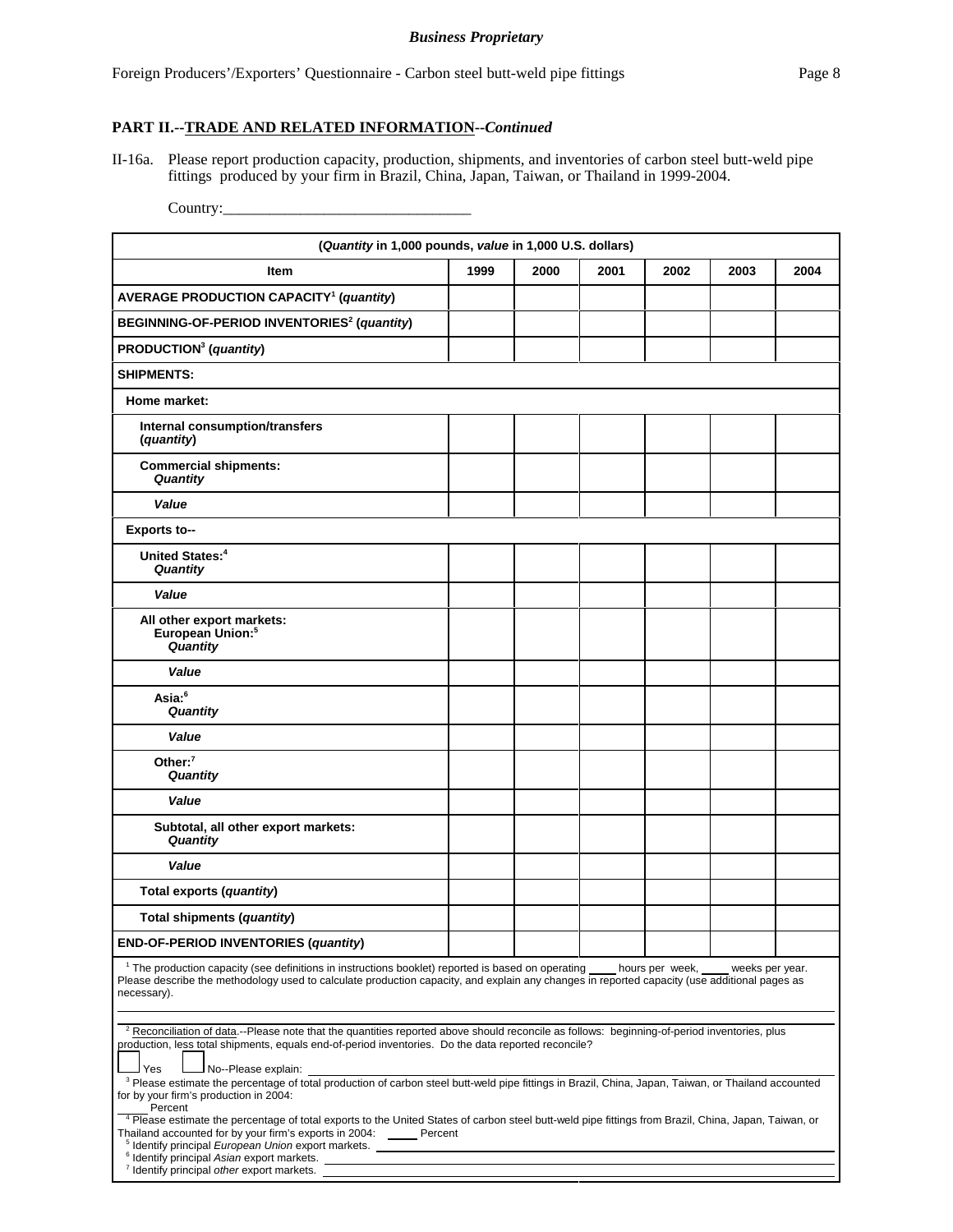## **PART II.--TRADE AND RELATED INFORMATION--***Continued*

II-16b. Please report production capacity, production, shipments, and inventories of carbon steel buttweld pipe fittings produced by your firm in Brazil, China, Japan, Taiwan, or Thailand in January-March 2004 and January-June 2005.

Country:\_\_\_\_\_\_\_\_\_\_\_\_\_\_\_\_\_\_\_\_\_\_\_\_\_\_\_\_\_\_\_\_

| (Quantity in 1,000 pounds, value in 1,000 U.S. dollars)          |                   |                   |  |
|------------------------------------------------------------------|-------------------|-------------------|--|
| <b>Item</b>                                                      | January-June 2004 | January-June 2005 |  |
| <b>AVERAGE PRODUCTION CAPACITY (quantity)</b>                    |                   |                   |  |
| <b>BEGINNING-OF-PERIOD INVENTORIES<sup>1</sup></b><br>(quantity) |                   |                   |  |
| <b>PRODUCTION</b> (quantity)                                     |                   |                   |  |
| <b>SHIPMENTS:</b>                                                |                   |                   |  |
| Home market:                                                     |                   |                   |  |
| Internal consumption/transfers<br>(quantity)                     |                   |                   |  |
| <b>Commercial shipments:</b><br>Quantity                         |                   |                   |  |
| Value                                                            |                   |                   |  |
| <b>Exports to--</b>                                              |                   |                   |  |
| <b>United States:</b><br>Quantity                                |                   |                   |  |
| Value                                                            |                   |                   |  |
| All other export markets:<br><b>European Union:</b><br>Quantity  |                   |                   |  |
| Value                                                            |                   |                   |  |
| Asia:<br>Quantity                                                |                   |                   |  |
| Value                                                            |                   |                   |  |
| Other:<br>Quantity                                               |                   |                   |  |
| Value                                                            |                   |                   |  |
| Subtotal, all other export markets:<br>Quantity                  |                   |                   |  |
| Value                                                            |                   |                   |  |
| Total exports (quantity)                                         |                   |                   |  |
| Total shipments (quantity)                                       |                   |                   |  |
| <b>END-OF-PERIOD INVENTORIES (quantity)</b>                      |                   |                   |  |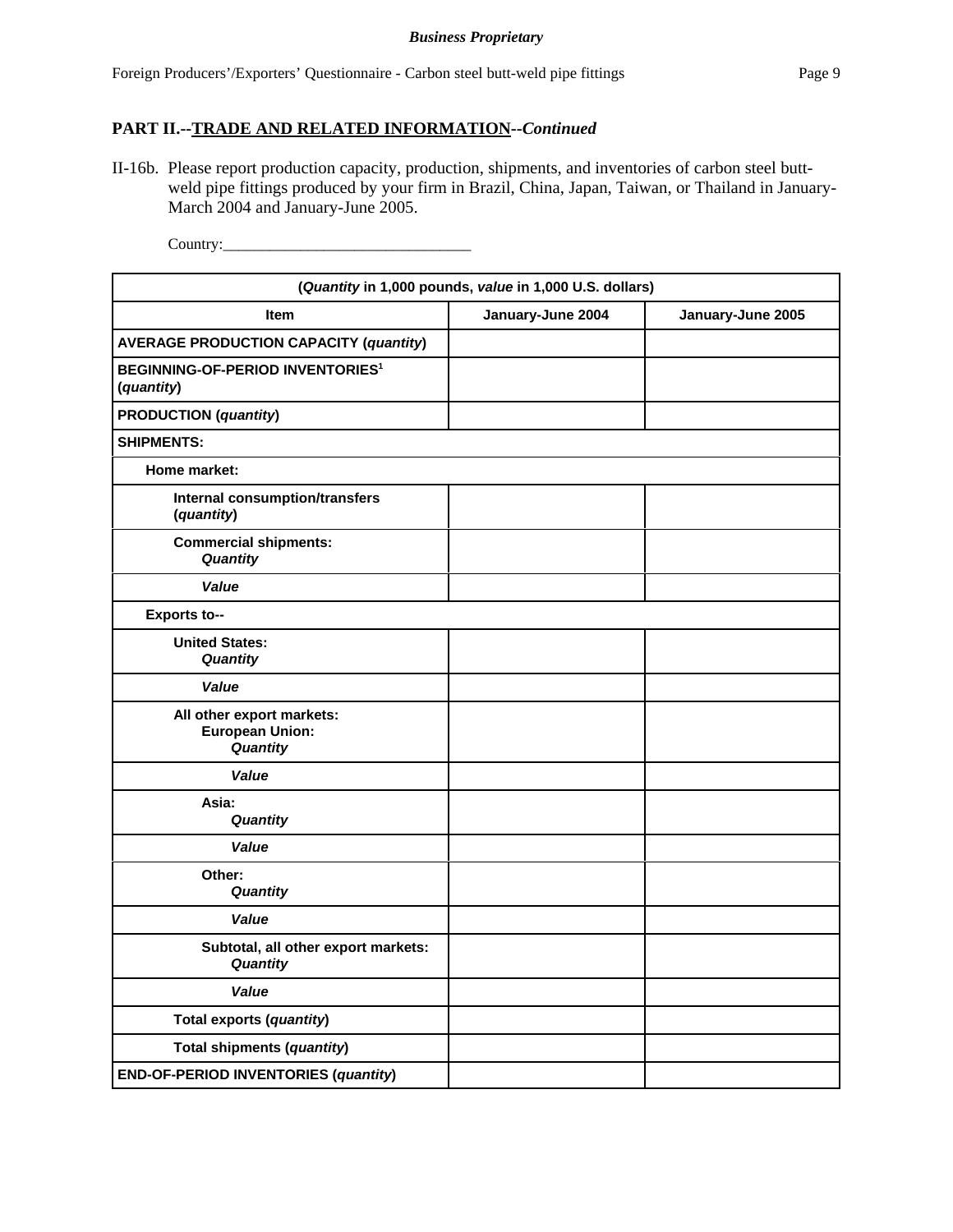# **PART III.--MARKET FACTORS**

III-1. Approximately what share of your firm's sales of carbon steel butt-weld pipe fittings to U.S. customers in 2003 were on a (1) long-term contract basis (multiple deliveries for more than 12 months), (2) short-term contract basis (multiple deliveries up to 12 months), and (3) spot sales basis (for a single delivery)?

| <b>Type of sale</b>  | Share of sales (percent) |
|----------------------|--------------------------|
| Long-term contracts  |                          |
| Short-term contracts |                          |
| Spot sales           |                          |

- III-2. If you sell on a long-term contract basis, please answer the following questions with respect to provisions of a typical long-term contract.
	- (a) What is the average duration of a contract?
	- (b) Can prices be renegotiated during the contract period?
	- (c) Does the contract fix quantity, price, or both?
	- (d) Does the contract have a meet or release provision?
- III-3. If you sell on a short-term contract basis, please answer the following questions with respect to provisions of a typical short-term contract.
	- (a) What is the average duration of a contract?
	- (b) Can prices be renegotiated during the contract period?
	- (c) Does the contract fix quantity, price, or both?
	- (d) Does the contract have a meet or release provision?
- III-4. What is the average lead time between a U.S. customer's order and the date of delivery for your firm's sales of carbon steel butt-weld pipe fittings?

| <b>Source</b>     | <b>Share of 2004 sales</b> | <b>Lead time</b> |
|-------------------|----------------------------|------------------|
| From inventory    |                            |                  |
| Produced to order |                            |                  |
| <b>Total</b>      | 100%                       |                  |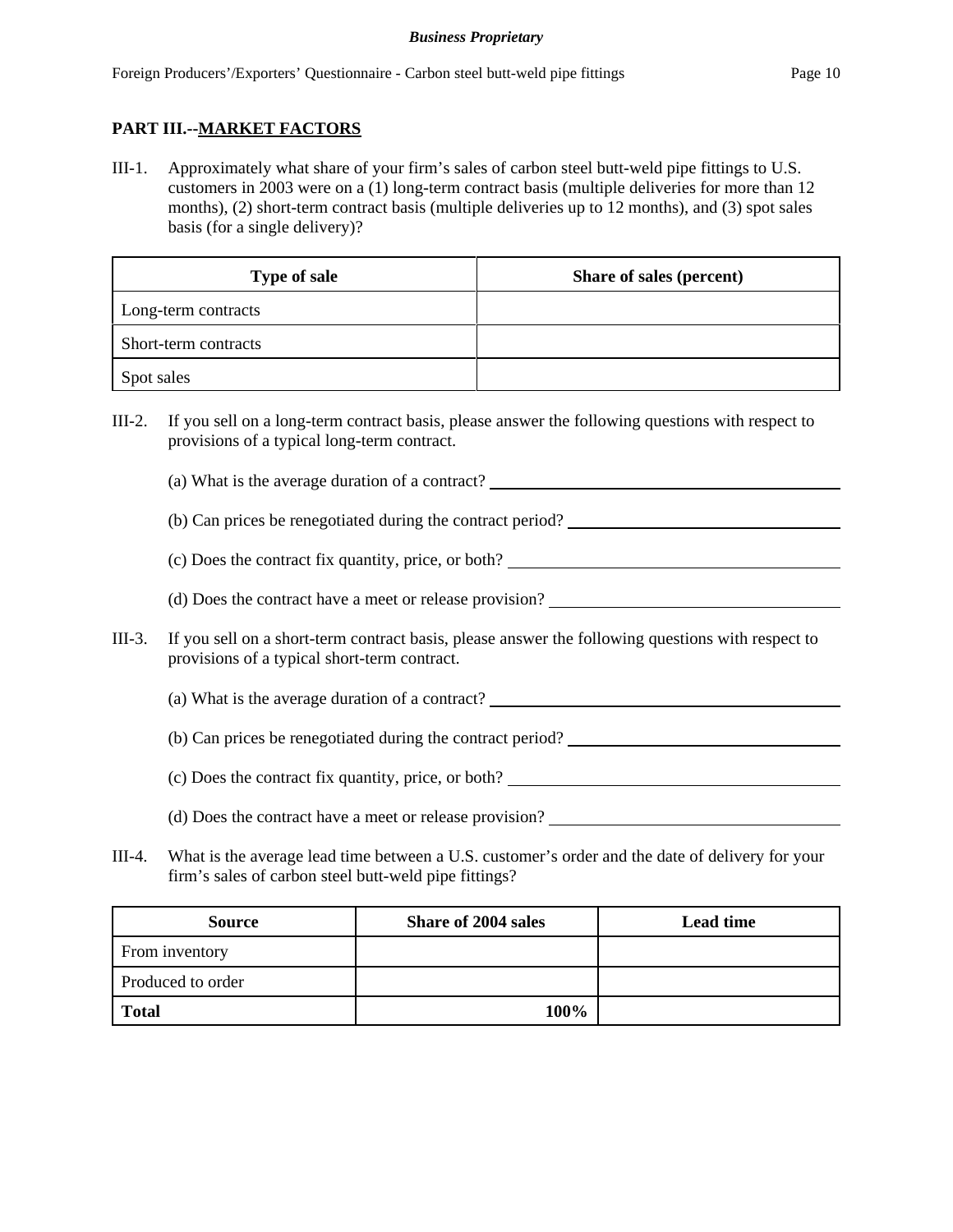# **PART III.--MARKET FACTORS–***Continued*

- III-5. To what extent have changes in the prices of raw materials affected your firm's selling prices for carbon steel butt-weld pipe fittings during January 1999-June 2005? Also discuss any anticipated changes in your raw material costs in the future, identifying the time period(s) involved and the factor(s) that you believe would be responsible for such changes. Provide any underlying assumptions, along with relevant portions of business plans or other supporting documentation, that address this issue.
- III-6. Have any changes occurred in any other factors affecting supply (e.g., changes in availability or prices of energy or labor; transportation conditions; production capacity and/or methods of production; technology; export markets; or alternative production opportunities) that affected the availability of Brazil, China, Japan, Taiwan, or Thailand -produced carbon steel butt-weld pipe fittings in the U.S. market since 1999?
	-

 $\Box$  No  $\Box$  Yes--Please note the time period(s) of any such changes, the factors(s) involved, and the impact such changes had on your shipment volumes and prices.

III-7. (a) Do you anticipate any changes in terms of the availability of Brazil, China, Japan, Taiwan, or Thailand-produced carbon steel butt-weld pipe fittings in the U.S. market in the future?



 $\Box$  Increase  $\Box$  No Change  $\Box$  Decrease

(b) If you anticipate changes in supply, please identify the changes including the time period and the impact of such changes on shipment volumes and prices. Provide any underlying assumptions, along with relevant portions of business plans or other supporting documentation, that address this issue.

III-8. Describe how easily your firm can shift its sales of carbon steel butt-weld pipe fittings between the U.S. market and alternative country markets. In your discussion, please describe any contracts, other sales arrangements, or other constraints (including any third-country trade barriers such as tariffs, quotas, or other non-tariff barriers) that would prevent or retard your firm from shifting carbon steel butt-weld pipe fittings between the U.S. and alternative country markets within a 12-month period. Provide any underlying assumptions, along with relevant portions of business plans or other supporting documentation, that address this issue.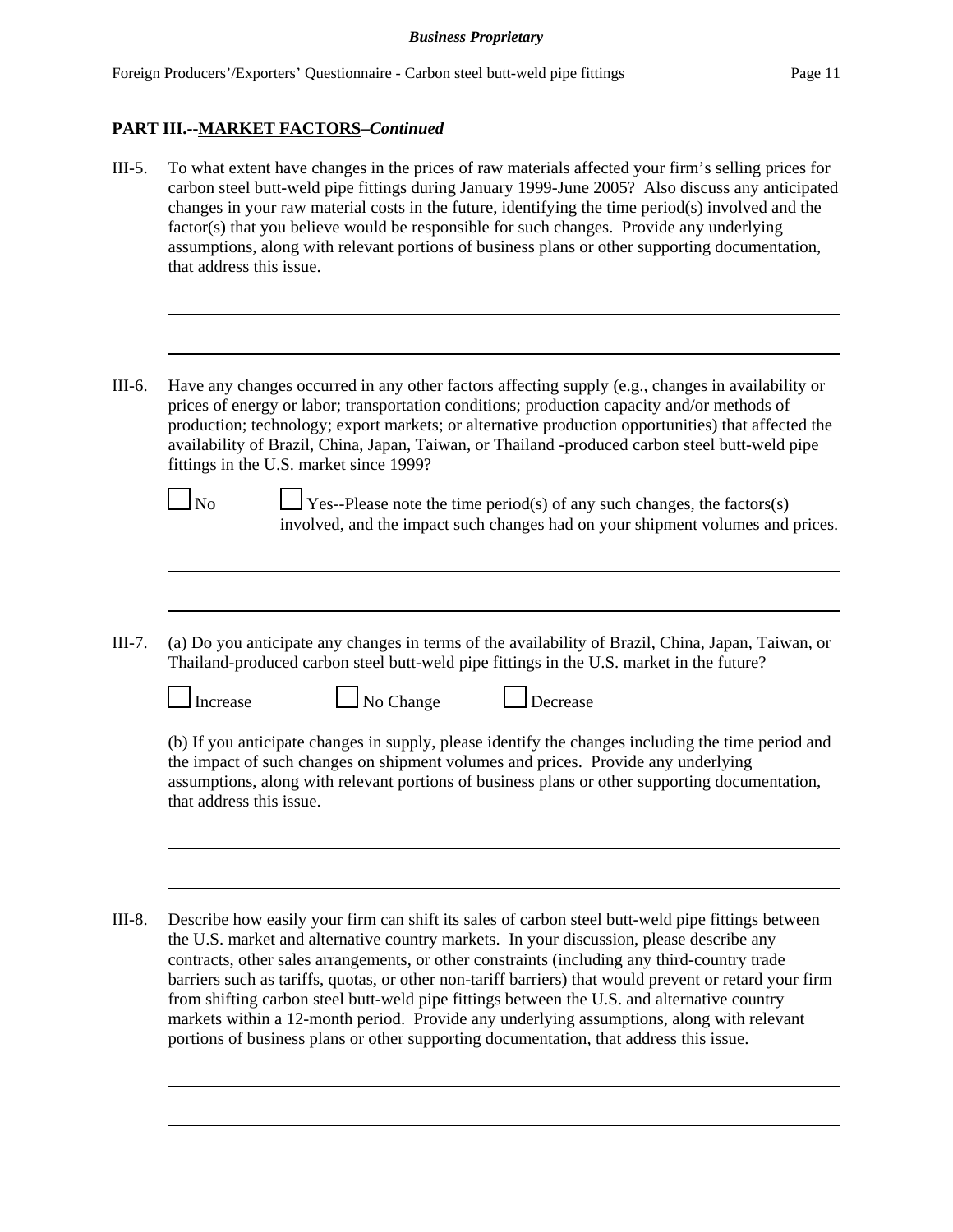## **PART III.--MARKET FACTORS–***Continued*

III-9. Is the product range, product mix, or marketing of carbon steel butt-weld pipe fittings in your home market significantly different from the product range, product mix, or marketing of carbon steel butt-weld pipe fittings for export to the United States or to third-country markets? Have there been any significant changes in the product range, product mix, or marketing of carbon steel butt-weld pipe fittings in your home market, for export to the United States, or for export to thirdcountry markets since 1999?

 $\Box$  No  $\Box$  Yes--Please describe and quantify if possible.

- III-10. Please discuss any anticipated changes in terms of the product range, product mix, or marketing of carbon steel butt-weld pipe fittings in your home market, for export to the United States, or for export to third-country markets in the future, identifying the time period(s) involved and the factor(s) that you believe would be responsible for such changes. Provide any underlying assumptions, along with relevant portions of business plans or other supporting documentation, that address this issue.
- III-11. (a) Please list in order of importance any products that may be substituted for carbon steel buttweld pipe fittings.

 $(1)$  (2) (3)

(b) For each possible substitute product, please give examples of applications and end uses for which they are substitutes.

(c) Have changes in the prices of these products affected the price for carbon steel butt-weld pipe fittings?

 $\Box$  No  $\Box$  Yes–To what degree do changes in their prices affect the price for carbon steel butt-weld pipe fittings? Does this effect have a time lag? If so, how long is the time lag for each substitute product? Does this vary by type of carbon steel butt-weld pipe fittings or final end use?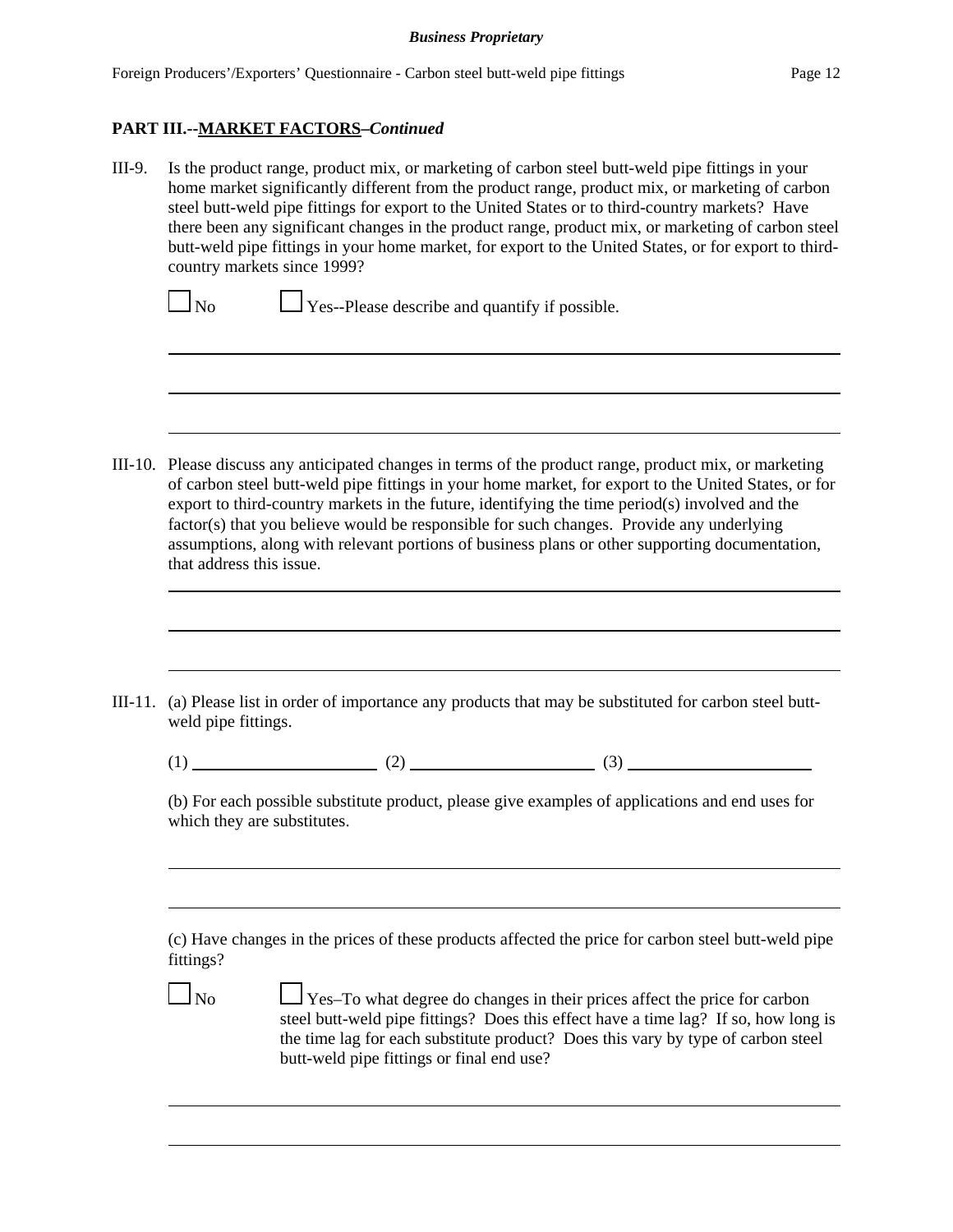| III-12. Have there been any changes in the number or types of products that can be substituted for carbon<br>steel butt-weld pipe fittings since 1999?                                                                                                                               |
|--------------------------------------------------------------------------------------------------------------------------------------------------------------------------------------------------------------------------------------------------------------------------------------|
| $\Box$ No<br>Yes--Please explain.                                                                                                                                                                                                                                                    |
|                                                                                                                                                                                                                                                                                      |
| III-13. Do you anticipate any changes in terms of the substitutability of other products for carbon steel                                                                                                                                                                            |
| butt-weld pipe fittings in the future?<br>$\Box$ No<br>Yes--Please describe. Provide any underlying assumptions, along with<br>relevant portions of business plans or other supporting documentation, that<br>address this issue.                                                    |
| III-14. Is the carbon steel butt-weld pipe fittings produced by your firm and sold in its home market                                                                                                                                                                                |
| interchangeable (i.e., can be used in the same applications) with your firm's carbon steel butt-<br>weld pipe fittings sold to the United States and/or to third-country markets?<br>$\log$ No--Identify the market(s) and any differences in the products.<br>$1$ Yes               |
|                                                                                                                                                                                                                                                                                      |
| III-15. Describe the end uses of the carbon steel butt-weld pipe fittings that you manufacture and sell to<br>your home market. If these end uses differ from those of the carbon steel butt-weld pipe fittings<br>you sell to the U.S. market or to third-country markets, explain. |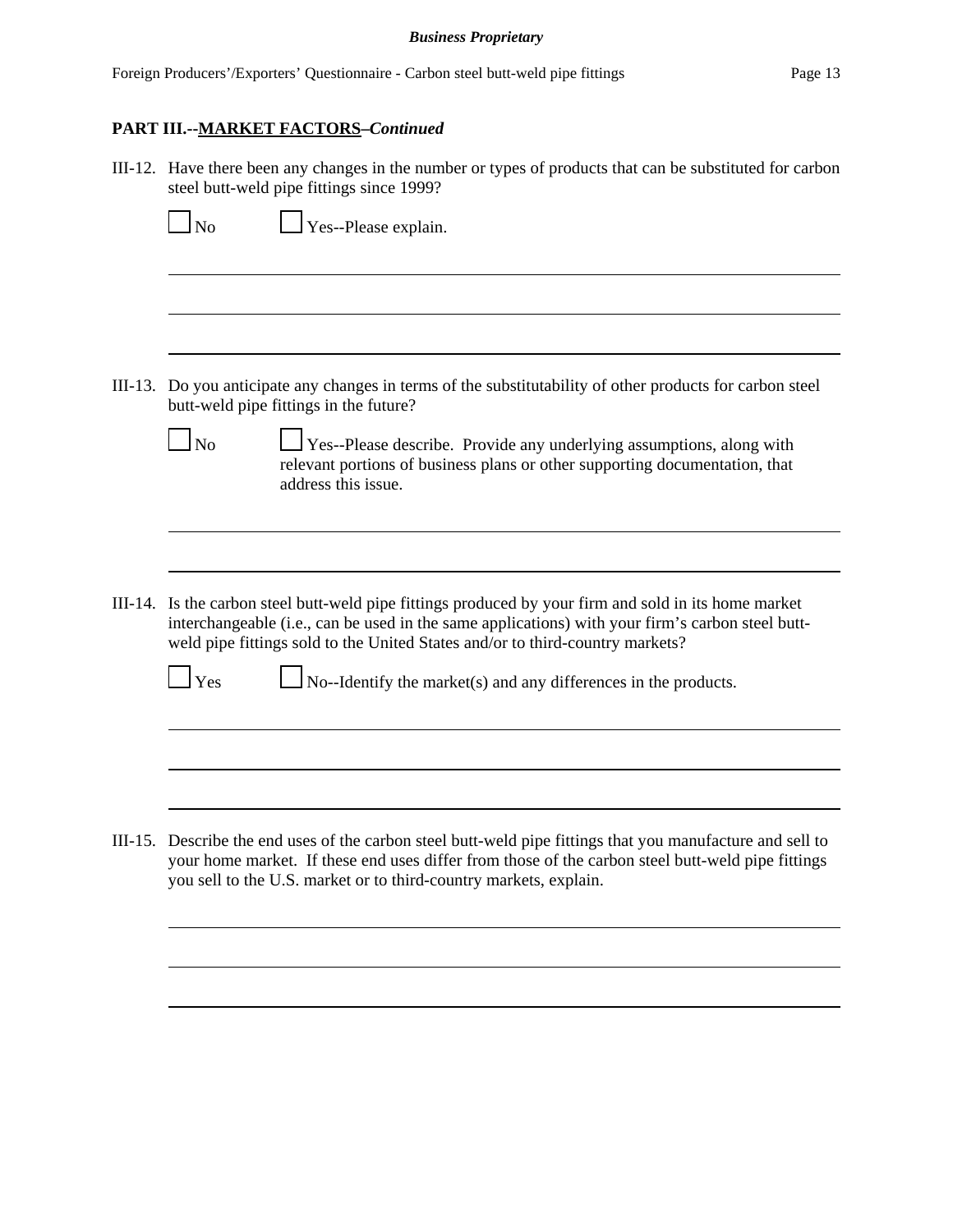# **PART III.--MARKET FACTORS–***Continued*

| III-16. Have there been any changes in the end uses of carbon steel butt-weld pipe fittings since 1999?<br>$\Box$ No<br>$\Box$ Yes--Please describe.                                                                                                                                                                                                                                                        |
|-------------------------------------------------------------------------------------------------------------------------------------------------------------------------------------------------------------------------------------------------------------------------------------------------------------------------------------------------------------------------------------------------------------|
| III-17. Do you anticipate any changes in terms of the end uses of carbon steel butt-weld pipe fittings in<br>the future?<br>$\Box$ Yes--Please describe and identify the time period. Provide any<br>$\Box$ No<br>underlying assumptions, along with relevant portions of business plans or other<br>supporting documentation, that address this issue.                                                     |
| III-18. How has demand within your home market and the United States (and outside the United States,<br>if known) for carbon steel butt-weld pipe fittings changed since 1999?<br>$\Box$ Unchanged<br>Increased<br>Decreased<br>Other (describe) $\qquad \qquad$                                                                                                                                            |
| What were the principal factors affecting changes in demand?                                                                                                                                                                                                                                                                                                                                                |
| III-19. Do you anticipate any future changes in carbon steel butt-weld pipe fittings demand in your home<br>market and the United States and, if known, the rest of the world?<br>Yes--Please describe and identify the time period. Provide any<br>N <sub>o</sub><br>underlying assumptions, along with relevant portions of business plans or other<br>supporting documentation, that address this issue. |
|                                                                                                                                                                                                                                                                                                                                                                                                             |